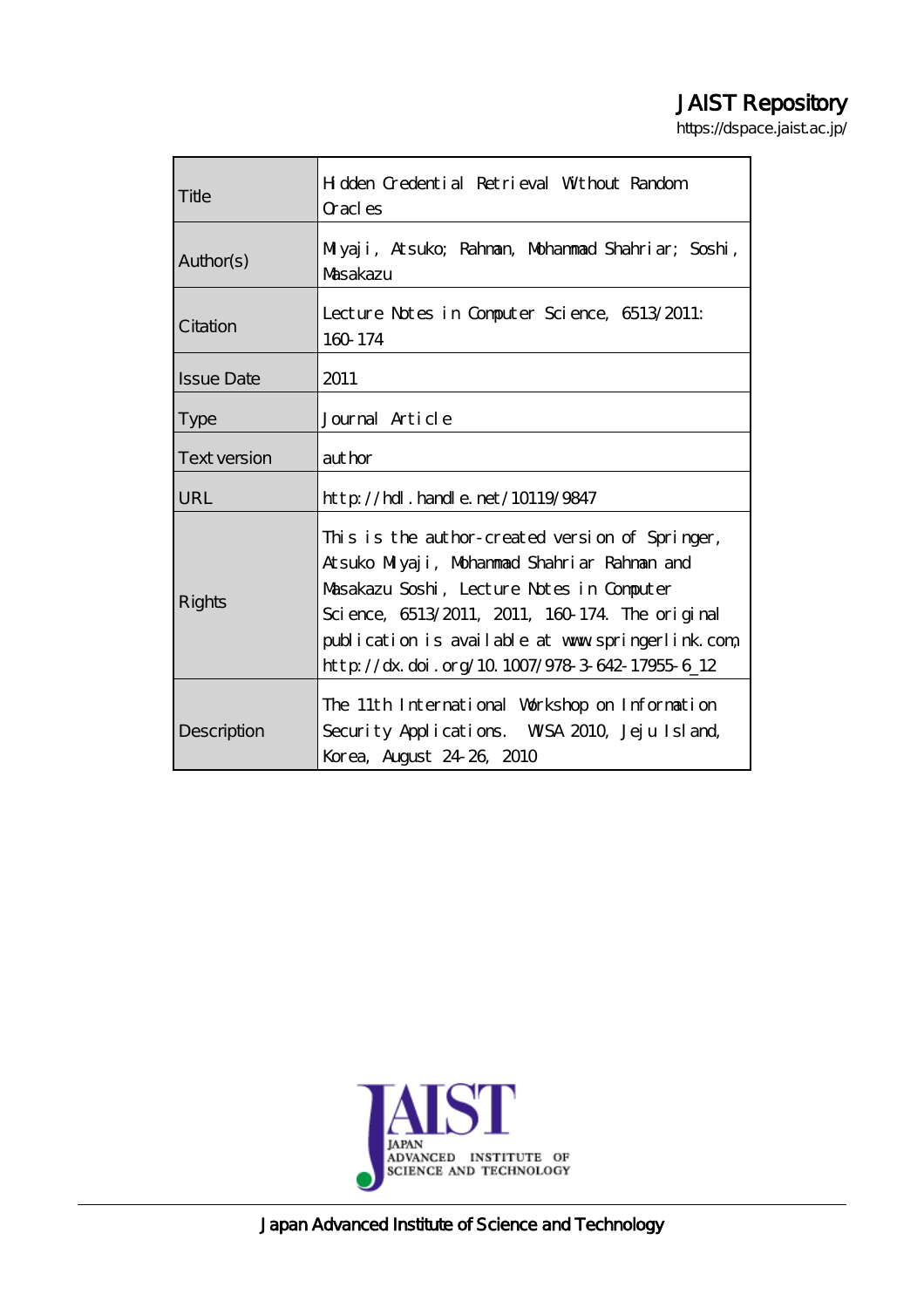## Hidden Credential Retrieval Without Random Oracles

Atsuko Miyaji<sup>1</sup>, Mohammad Shahriar Rahman<sup>1</sup>, and Masakazu Soshi<sup>2</sup>

<sup>1</sup> School of Information Science, Japan Advanced Institute of Science and Technology 1-1 Asahidai, Nomi, Ishikawa, Japan 923-1292,  $\{m$ iyaji, mohammad $\}$ @jaist.ac.jp <sup>2</sup> School of Information Sciences, Hiroshima City University 3-4-1, Ozuka-higashi Asa-Minami-Ku, Hiroshima, Japan 731-3194 soshi@hiroshima-cu.ac.jp

**Abstract.** To address the question of secure and efficient management of the access credentials so that a user can store and retrieve them using a 'short and easy-to-remember' password in a connected world, X. Boyen proposed a user-centric model in ASIACCS'09, named Hidden Credential Retrieval (HCR). The protocol was shown secure under random-oracle model. However, the construction does not explicitly prevent an HCR server from colluding with the third party service provider (i.e., an online bank), which can result into retrieving the hidden credential without the user's participation. In this paper<sup>3</sup>, we show the HCR construction without the random-oracles with enhanced properties based on Okamoto's blind signature scheme proposed in TCC'06. For the "Insider attack" model, we provide the attacker (server) with more computational ability in trying to recover the plaintext message from the ciphertext that has been stored in the server by the user, being completely offline. Moreover, we include an explicit notion of identity ID that is useful in practice, so that the server knows whose encrypted credential is to be used in the protocol.

#### $\mathbf{1}$ Introduction

Digital credentials prove something about their owner. It may contain personal information such as a person's name, birthplace, and birthdate, or biometric information such as a picture or a finger print, or some property, status, or right of its owner without revealing the owner's identity. Credentials are issued by organizations that ascertain the authenticity of the information and can be provided to verifying entities on demand. As the network world is growing in volume offering many services online, concerns also grow about the management of the required credentials to access those services. Various credentials have different formats-from simple to too complex, and it is difficult for the owners to remember or carry all the credentials with them. Here comes the question of

 $3$  This study is partly supported by Grant-in-Aid for Scientific Research (C), 20500075.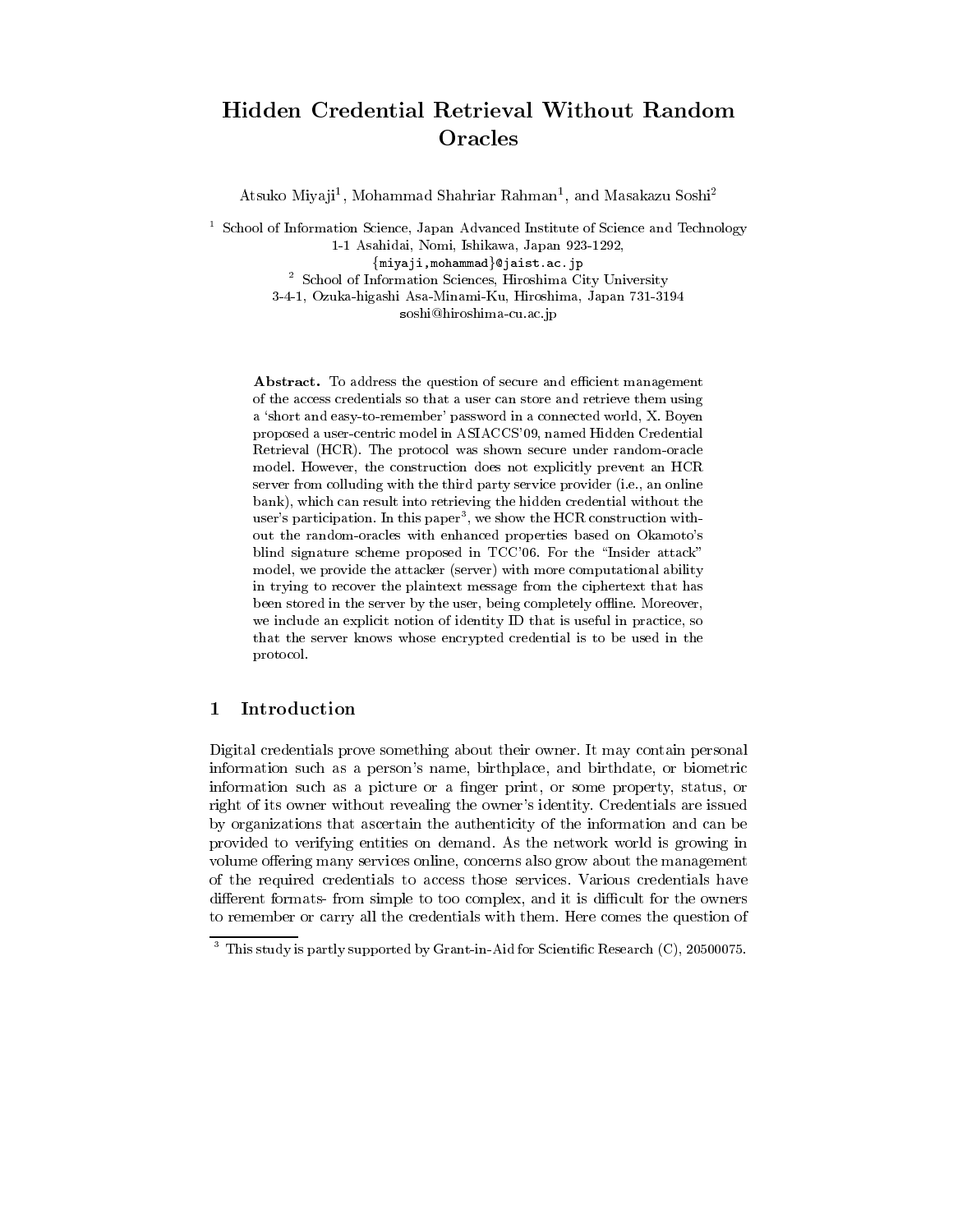secure and efficient management of the credentials so that a user can store and retrieve them using a 'short and easy-to-remember' password.

Although many existing solutions can be employed to provide such a service, those solutions require certain assumptions on the distribution of the password secure against only a subset of the possible attackers. To solve this, a credential retrieval protocol that provides no explicit success/failure feedback to either party is required such that on the correct password, the user (alone) receives the correct decrypted plaintext, and the user retrieves a pseudo-random string that varies with the password on the incorrect password input. So, the trick is to keep the unauthenticated password-encrypted data on a server, and perform the retrieval and decryption in a single oblivious password-based protocol such that the failure is noticed to no party. When implemented correctly, this strategy offers the best protection against every (computationally-bounded) adversary, for every distribution of the password and the plaintext. It is optimal against both the outsiders who try one password at a time attempting to impersonate one party to the other, and the insiders who can simulate the protocol offline to create a list of plaintexts from the password dictionary. In order to avoid the successful password-recovery by the attacker, it is required that there is no information leaked on success/failure status- thus making the task as hard as exhaustive search. This situation is extremely desirable for security from the user's point of view, assuming low- or no-redundancy secret data. To achieve this, Hidden Credential Retrieval (HCR) has been proposed by X. Boyen in ASIACCS'09 [7] which requires a non-standard discrete-log-type hardness assumption in the random-oracle model. HCR refers to a client-server mechanism whereby the client (a user) can deposit a 'credential', or cryptographic key for some third-party service, on the server, remotely retrievable using a short password. Neither the server nor the communication network are trusted by the client: in particular, the server should not be able to learn either the password or the stored credential.

The whole premise of HCR of [7] is that the thing being hidden/encrypted is the credential that the user needs to use it when interacting with another party for online authentication (for example, the web server of an online bank, but not the server storing the hidden credential, the HCR server). Let us consider a real world scenario when this party colludes with the HCR server to recover the user's credential. This is particularly important for cloud infrastructure where users store their credentials in a server (HCR), and use some service from an online bank which also uses the cloud infrastructure. Now, after the user has stored his credential in an HCR server and has registered with the online bank, the HCR server and the bank may try to collude to retrieve the hidden credential without any participation of that user. Boyen's work have not addressed such a scenario for his proposed HCR scheme explicitly. Also, it is not clear from Boyen's scheme how the HCR identifies an user, and replies to the user's request. This is important for practical implementation where there can be thousands of users registered with an HCR server.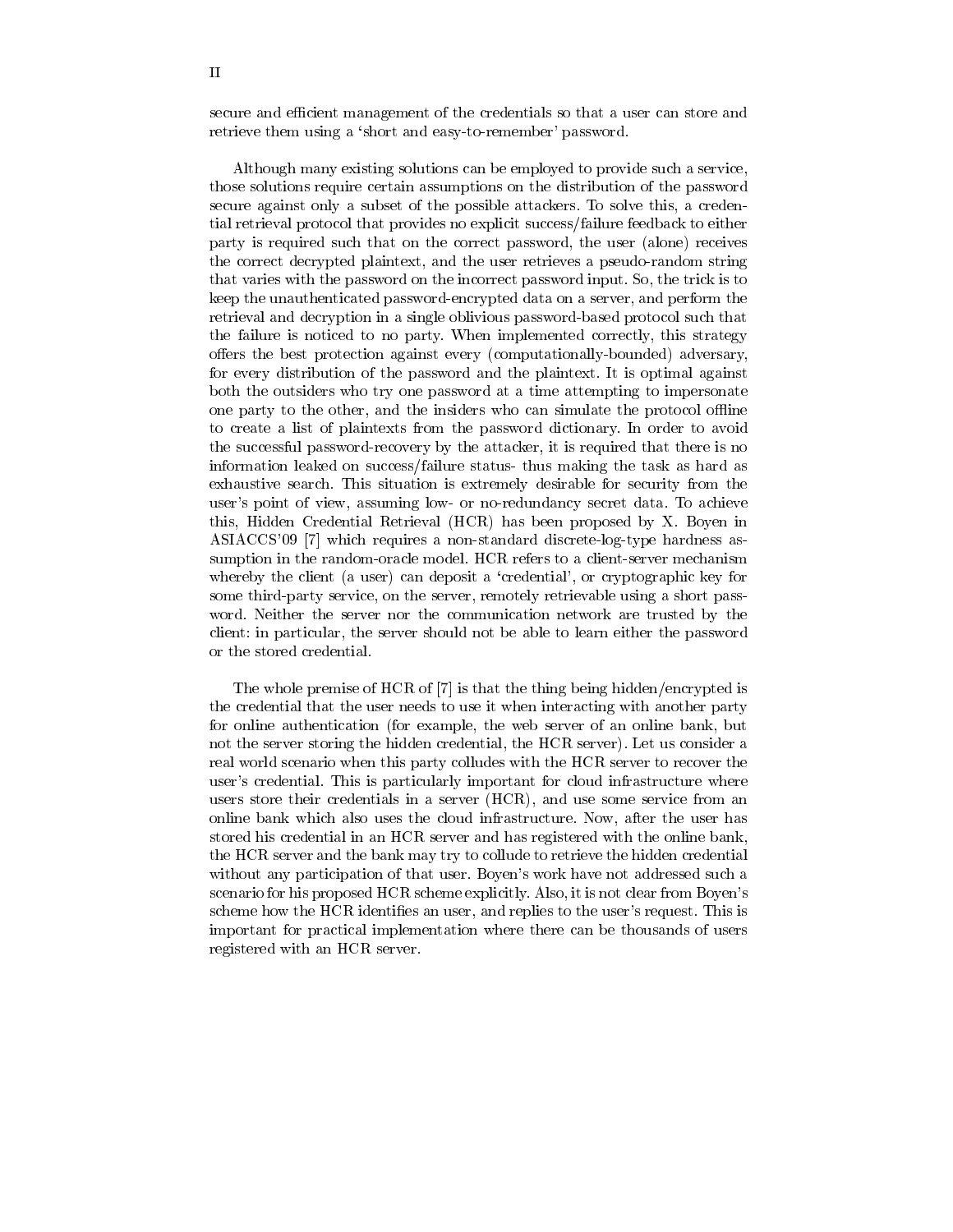In this paper, we will often have brief visits to Boyen's work as our work follows the basic framework of the original HCR.

#### $1.1\,$ **Related Work**

In this section, we will have a look at some of the existing techniques that are closely related to the concept of HCR. A detailed discussion and comparison with many of them can be found in [7].

**Multi-Party Computation:** Two or more parties can compute a public function while keeping their respective inputs secret using general Multi-Party Computation (MPC) [9,14,23]. HCR may be viewed as a special kind of MPC. Where the characterization of HCR as mere MPC fails, is in the existing MPC protocols' difficulty to have the parties reuse their secret inputs, which is essential in HCR due to the need to keep the plaintext hidden from the storage server.

**Oblivious Transfer and Private Information Retrieval: Oblivious Trans**fer (OT) allows a receiver to obtain the messages designated by its indices, "obliviously", i.e., without the sender learning anything about the indices, or the recipient about the remaining messages [3, 20]. Private Information Retrieval (PIR) is a type of OT where queries should remain secret from the sender only focusing on the privacy of the recipient  $[11, 13]$ . The idea of OT and PIR fails to provide a suitable HCR as because of the need to represent the password-toplaintext map as an explicit database, of size linear in the admissible password space. On the other hand, in Encrypted Keyword Search (EKS), an encrypted data on the server is remotely searchable by the client against pre-programmed keywords using encrypted queries  $[6, 1]$ . However, it also does not provide a way to construct HCR as the client first needs to commit to a manageable sized password space, and then set up the server with one encrypted searchable string per password.

Password-Authenticated Key Exchange(PAKE): PAKE allows two parties to share a short password for establishing an authenticated secure channel across an adversarially controlled medium allowing the client to keep the password secret from the server  $[2, 16]$ . These protocols require explicit authentication since their main purpose is to provide mutual authentication in which case notifying the success or failure is necessary, where as HCR does not require this as this can result into an offline password test for the server.

**Blind Signatures:** The notion of blind signature protocols is such that they allow a user to obtain signatures from a signer on any document in such a manner that the signer learns nothing about the message that is being signed [12, 4,21]. Since the concept of blind signatures was introduced by  $[12]$ , it has been used in many applications including electronic voting and electronic cash. While [12] was based on RSA, and [4] proposed a blind signature based on the bilinear pairings, both of the constructions are showed secure in the random-oracle model from suitable complexity assumptions. On the other hand, [21] proposed a blind signature scheme based on bilinear pairings which is secure without randomoracles from 2SDH assumptions. The blind signature scheme of [21] is much more efficient than the other blind signature schemes in the standard model such as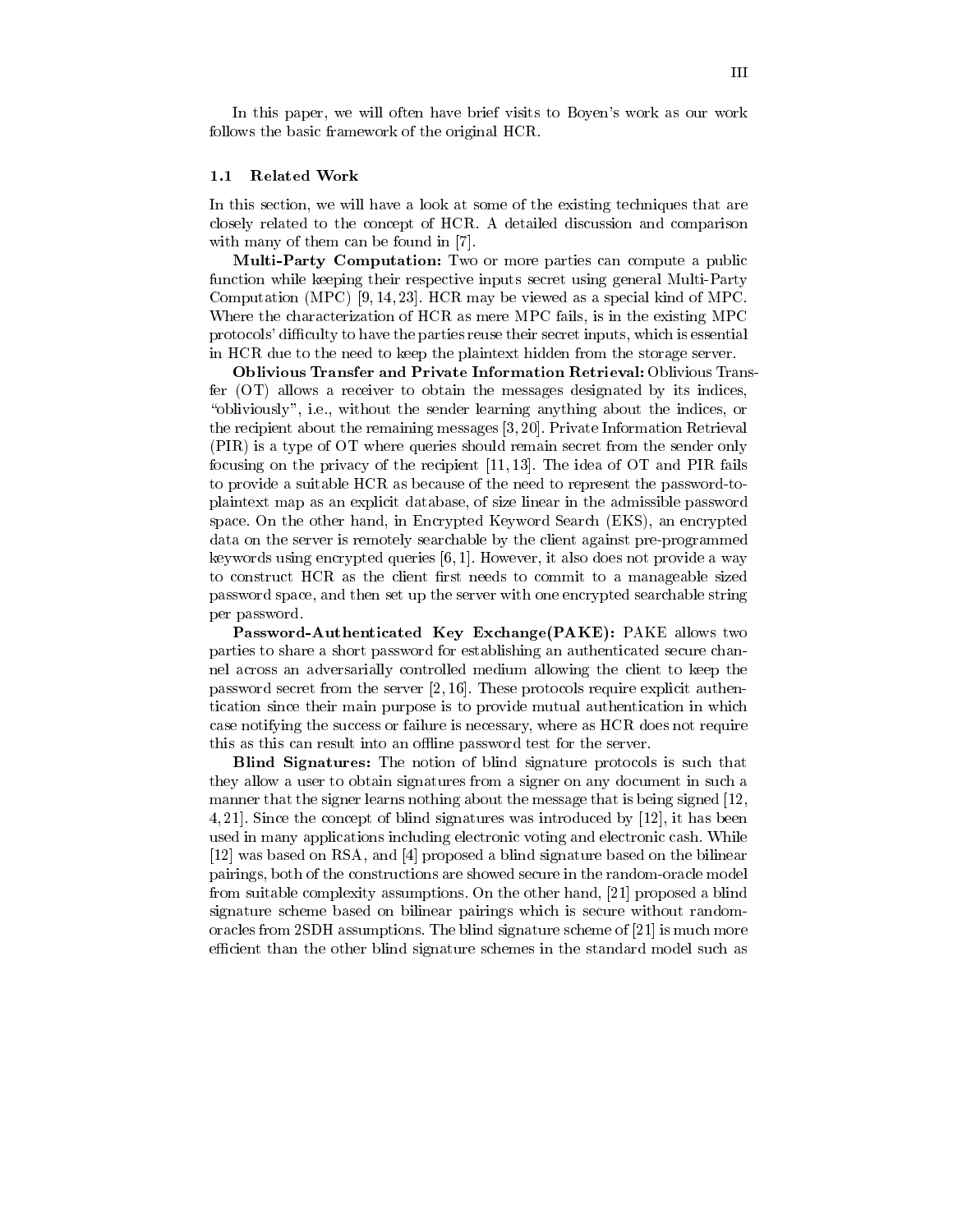the Camenisch-Koprowski-Warinsch [8] and Juels-Luby-Ostrovsky [15] schemes, and is also almost as efficient as the most efficient blind signature schemes whose security has been analyzed heuristically or in the random oracle model. HCR can be constructed from these blind signatures by setting the message as the password. However, blind signatures provide public verification feature, thus being more powerful than HCR which supports no such verification functions.

Boyen proposed HCR [7] based on Boldyreva's blind signature scheme [4]. The Boldyreva signature is very efficient using a bilinear pairing for its implementation, requiring a GDH assumption for its security reduction, in the randomoracle model. Boyen modified that scheme to build a concrete HCR protocol in prime-order abelian groups under the same assumption without the pairing requirement (since the signing function alone is sufficient to construct an HCR protocol). But it suffers from relying on the random-oracle model (using hash functions). However, the random oracle model cannot be realized in the standard (plain) model. Schemes constructed in random-oracle model do not rule out the possibility of breaking the scheme without breaking the underlying intractability assumption. Nor do they even rule out the possibility of breaking the scheme without finding some kind of weakness in the hash function, as shown by [10]. Moreover, Boyen's HCR does not address the problem when the HCR server and the third party service provider (i.e. online bank) try to collude to retrieve the crdential. Also, it does not clarify how an HCR server can identify a user requesting for her credentials, so that the server knows whose stored ciphertext is to be used in the protocol.

#### $1.2$ **Our Contribution**

In this paper, we show the HCR construction without random-oracles with enhanced properties based on Okamoto's blind signature scheme [22] under 2SDH assumption. For the "Insider attack" model, we provide the attacker (server) with more computational ability in trying to recover the plaintext message from the ciphertext that has been stored in the server by the user, being completely offline. This feature is particularly important to be addressed when the HCR server colludes with the third party service provider in order to retrieve the credential. We also enable the HCR server to identify a requesting user with its ID. Having an explicit notion of identity ID is useful in practice, so that the server knows whose stored ciphertext to use in the protocol. This ID is simple, public, and ideally chosen by the user.

**Organization of the paper:** The remainder of this paper is organized as follows: Section 2 presents the assumptions and an abstract view on the protocol model. Section 3 describes the security requirements and definitions. Section 4 includes protocol construction and a security analysis. We give some concluding remarks in Section 5.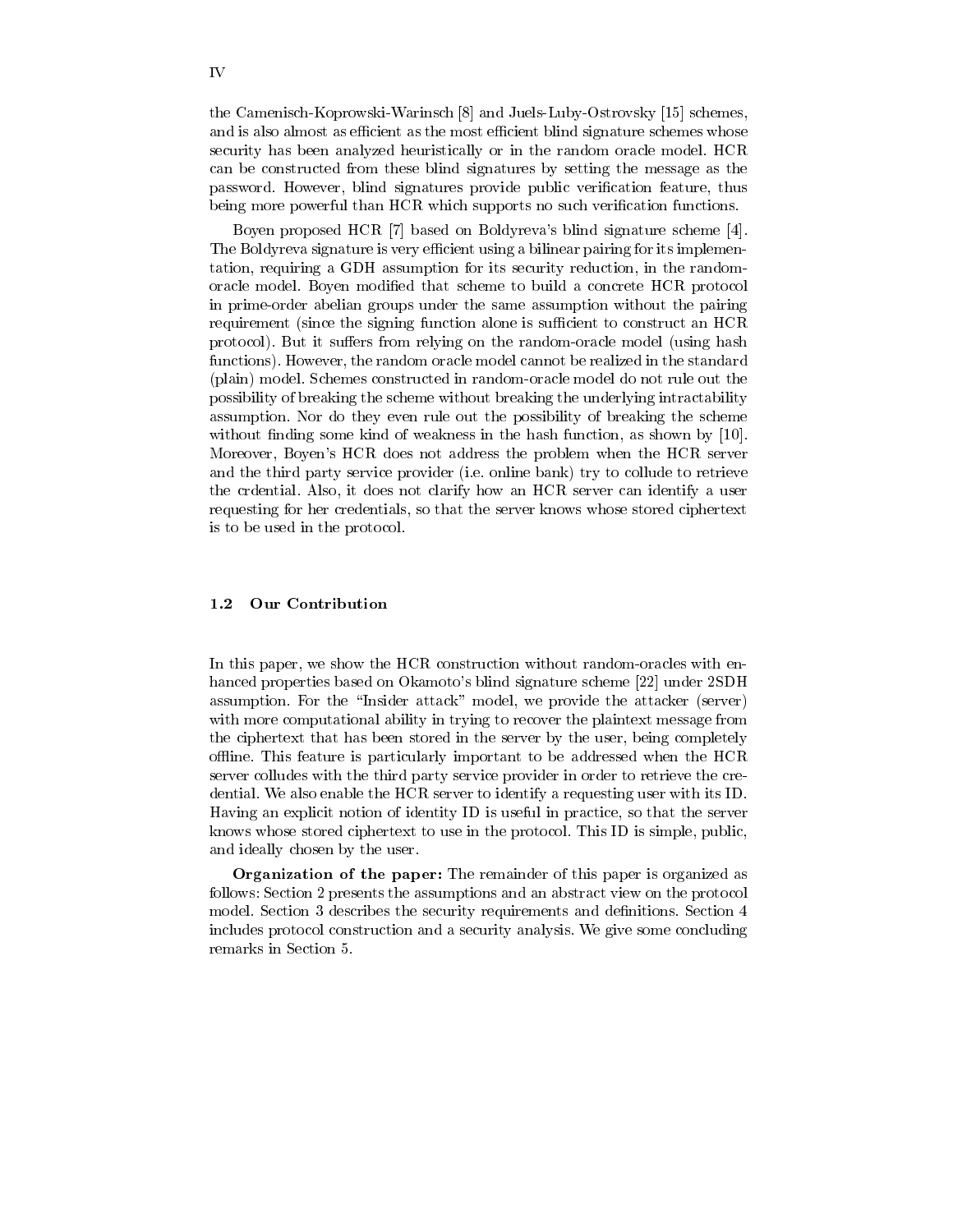#### $\boldsymbol{2}$ Preliminary

In this section, we will give an outline of our HCR, assumptions, adversarial threat models, and definitions.

#### $2.1$ **Outlining HCR**

The Hidden Credential Retrieval model involves three entities: a preparer  $\mathcal{P}$ , a querier Q, and a server S. P and Q represent a user during the setup (preparing) and the query (retrieval) phases of the protocol.  $\mathcal S$  is the server having unlimited amount of storage capability, and where a user stores his/her retrievable credentials. In general, HCR consists of the following two protocols:

## Store:  $\langle \mathcal{P}([P, M], ID), S[\bot] \rangle \rightarrow \langle (C, ID), (C, ID) \rangle$

This protocol is the initial setup phase, and assumed to be done once over a secure channel. In this phase, a user acts as the preparer  $P$  and S is the selected storage server. Store's purpose is to set up the long-term secrets, especially that of server's. In a practical setting, a user must have selected a server with which to get services, and must be able to communicate securely with it for the initial setup: this is done in the usual way in HCR where we require an authentic private channel for the setup phase. The reason is to provide  $\mathcal P$  the ability to limit the disclosure of ciphertext to  $S$  it trusts to act as an insider. By definition, as we will see, the knowledge of ciphertext separates an "insider" from an "outsider". The user  $P$  also registers its id ID. This ID can be public, and ideally chosen by the user. It can be transmitted in the clear later in retrieval phase in the messages, and it plays no role in the security.

-  $\mathcal P$  takes two private inputs: a memorable password P and a plaintext credential  $M$ .  $P$  also picks its  $ID$  on its own choice.

 $\sim$  5 takes no private input, denoted by the null symbol.

At the end of the protocol,  $S$  will have acquired a private credential ciphertext C and the ID of user P. Although C is intended for S alone, P can learn it too; but nobody else should.  $ID$  is simple, plain, and can be known publicly.

*Retrieve:*  $\langle \mathcal{Q}([P'], ID), \mathcal{S}([C'], ID) \rangle \rightarrow \langle M', \perp \rangle$ 

This protocol can be repeated for any number of times over adversarial channels between the user (named as  $\mathcal{Q}$ ) and the server  $\mathcal{S}$ .

- The querier Q takes one private input: a password  $P'$ . It also takes its public value  $ID$ .

- The server S takes one private input: a ciphertext  $C'$ . It also takes the public identifier  $ID$  of the requesting querier  $Q$ .

At the end of this protocol, S learns  $\perp$ , or nothing at all; whereas Q retrieves a plaintext  $M'$  which is a deterministic function of both parties' inputs.  $M'$  must satisfy the following condition with respect to the inputs used by  $\mathcal P$  and  $\mathcal S$  in the *Store* protocol:

 $(P' = P) \wedge (C' = C) \Rightarrow (M' = M)$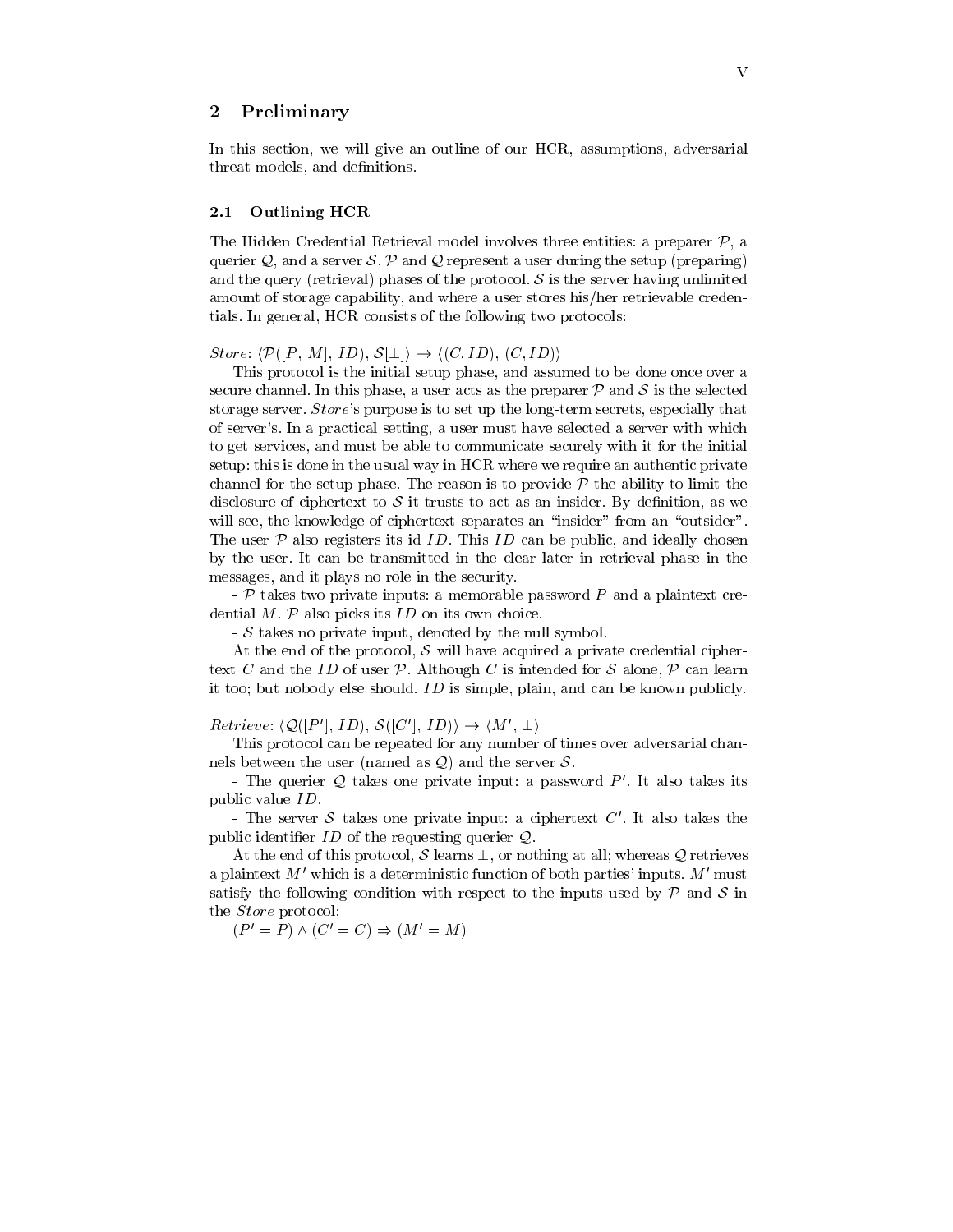It is important that, neither of S and Q can learn the fact whether Q could retrieve the correct M from this protocol. We suppose that the password  $P$  is always drawn uniformly from a public dictionary  $D$ , and that, in the view of the adversary, the prior distribution of the plaintext  $M$  is uniform over the whole domain  $\{0,1\}^k$  (and which in the concrete protocol is further represented as an element of  $\mathbb{G}$ ). This is because, as we will see in the security definitions, M is drawn from a subset  $MS$  about which the adversary has no prior information other than  $MS \subseteq \{0,1\}^k$ .

#### **Bilinear Groups**  $2.2$

Let  $(\mathbb{G}_1, \mathbb{G}_2)$  be bilinear groups as follows:

- 1.  $\mathbb{G}_1$  and  $\mathbb{G}_2$  are two cyclic groups of prime order p, where possibly  $\mathbb{G}_1 = \mathbb{G}_1$ ,
- 2.  $g_1$  is a generator of  $\mathbb{G}_1$  and  $g_2$  is a generator of  $\mathbb{G}_2$ ,
- 3.  $\psi$  is an isomorphism from  $\mathbb{G}_2$  to  $\mathbb{G}_1$ , with  $\psi(g_2) = g_1$ ,

4. *e* is a non-degenerate bilinear map  $e : \mathbb{G}_1 \times \mathbb{G}_2 \to \mathbb{G}_T$ , where  $|\mathbb{G}_1| = |\mathbb{G}_2|$  $|\mathbb{G}_T|=p$ , i.e.,

- (a) Bilinear: for all  $u \in \mathbb{G}_1$ ,  $v \in \mathbb{G}_2$  and  $a, b \in \mathbb{Z}$ ,  $e(u^a, v^b) = e(u, v)^{ab}$ ,
- (b) Non-degenerate:  $e(g_1, g_2) \neq 1$  (i.e.,  $e(g_1, g_2)$  is a generator of  $\mathbb{G}_T$ ),
- 5.  $e, \psi$  and the group action in  $\mathbb{G}_1, \mathbb{G}_2$  and  $\mathbb{G}_T$  can be computed efficiently.

#### 2.3 Assumptions

Here we use the assumption from [22], the 2-variable strong Diffie-Hellman (2SDH) assumption on which the security of the proposed signature scheme  $(i.e. the HCR)$  is based.

Variant of  $q$  2-Variable Strong Diffie-Hellman ( $q$ -2SDH<sub>S</sub>) Problem. The q-2SDH<sub>S</sub> problem in  $(\mathbb{G}_1, \mathbb{G}_2)$  is defined as follows: given a  $(3q + 4)$ -tuple<br>  $(g_1, g_2, w_2 \leftarrow g_2^x, u_2 \leftarrow g_2^y, g_2^{\frac{y+b_1}{x+a_1}}, \ldots, g_2^{\frac{y+b_q}{x+a_q}}, a_1, \ldots, a_q, b_1, \ldots, b_q)$  as input, out-<br>
put  $(\sigma \leftarrow g_1^{\frac{y+a_$ 

$$
e(\sigma,\alpha) = e(g_1, u_2g_2^d), \quad e(U,\alpha) = e(w_1, w_2) \cdot e(g_1, V), \quad d \notin \{b_1, \ldots, b_q\} \tag{1}
$$

Algorithm A has advantage,  $Adv_{2SDH_S}(q)$ , in solving q-2SDH<sub>S</sub> in  $(\mathbb{G}_1, \mathbb{G}_2)$  if

$$
Adv_{2SDH_S}(q) \leftarrow Pr[\mathcal{A}(g_1, g_2, w_2, u_2, g_2^{\frac{y+b_1}{x+a_1}}, \dots, g_2^{\frac{y+b_q}{x+a_q}}, a_1, \dots, a_q, b_1, \dots, b_q)
$$
  
=  $(\sigma, \alpha, d, Test(\alpha))]$  (2)

where Eq. (1) holds. The probability is taken over the random choices of  $g_2 \in$  $\mathbb{G}_2$ ,  $x, y, a_1, b_1, \ldots, a_q, b_q \in \mathbb{Z}_p^*$ , and the coin tosses of A.

**Definition 1.** Adversary A  $(t, \epsilon)$ -breaks the q-2SDH<sub>S</sub> problem if A runs in time at most t and  $Adv_{2SDH_S}(q)$  is at least  $\epsilon$ . The  $(q, t, \epsilon)$ -2SDH<sub>S</sub> assumption holds if no adversary A  $(t, \epsilon)$ -breaks the q-2SDH<sub>S</sub> problem.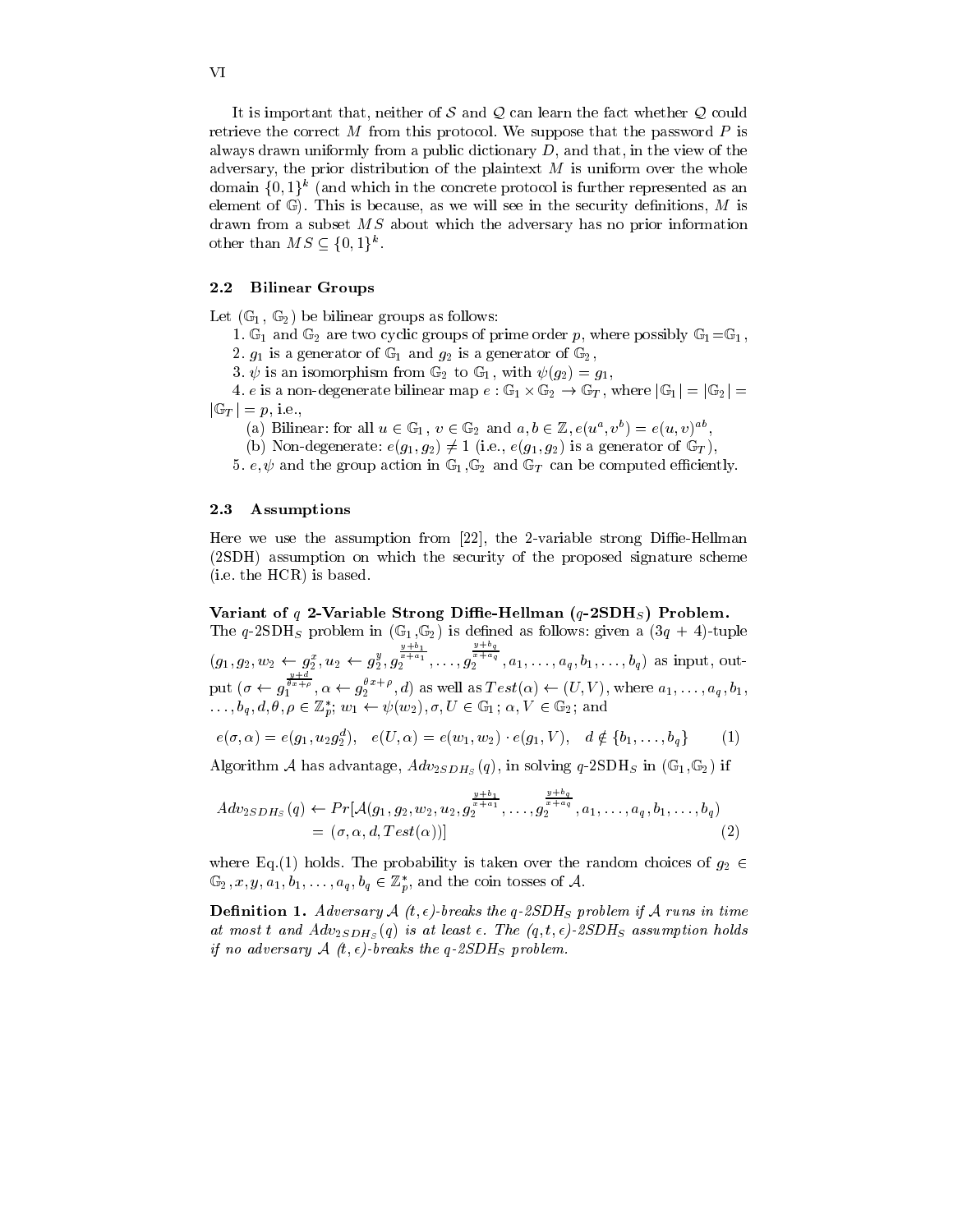We occasionally drop q, t,  $\epsilon$ , S and refer to the 2SDH assumption rather than the  $(q, t, \epsilon)$ -2SDH<sub>S</sub> assumption denoting a polynomial number of q, a polynomialtime of t and negligible probability of  $\epsilon$  in security parameter n. A detailed discussion on the assumption can be found in [22].

#### 3 **Security Requirements**

In this section, we first have a brief look at the threat model informally. Then we will provide game-based definitions to formalize the security requirements capturing all the required properties. To state informally:

- Passive eavesdroppers should gain no computational advantage in recovering  $M$  or P by observing arbitrarily many protocol execution transcripts between the two honest players  $Q$  and  $S$ .

- An active adversary impersonates Q or S, or modifies messages between Q and  $S$ . Allowed with maximum one guess test per protocol execution, it should gain no advantage in learning anything other than whether a particular password guess  $P'$  is correct or not.

- Even though the server  $S$  is entrusted with the ciphertext  $C$ , recovering the corresponding plaintext  $M$  efficiently should not be possible more than by running a brute-force offline dictionary attack against the encryption password P. Even arbitrarily many protocol executions with the user  $Q$  should not enable S to recover M.

- The retrieval protocol itself should be blind, i.e., keep the password invisible to the server.

- The retrieval protocol should also be oblivious, *i.e.*, not disclose its success to either party.

- The encrytion of message  $M$  into ciphertext  $C$  has to be redundancy-free.

If the plaintext  $M$  is a random access key for a separate third-party service. then under the above conditions, it will be impossible for the server to recover the password (or the plaintext) in an offline dictionary attack. We assume that the server  $S$  is partially trusted, and we explicitly allow it to misbehave. On the other hand, the user is ultimately trusted, since all the data belong to him.

#### $3.1$ **Oracles for Validity Tests**

In this model, the attacker will not know a priori the set  $MS \subseteq \{0,1\}^k$  of admissible plaintexts from which the correct message  $M$  is to be drawn uniformly. We have the following oracles:

 $- \mathcal{TO}_1$  captures the offline recognition of a potentially valid plaintext on the basis of its intrinsic redundancy:  $TO_1[M'] = 1$  means that M' is well-formed, i.e., it is in the set  $MS$ , though it is not necessarily correct.

 $- \mathcal{TO}_2$  requires an online component and the cooperation of a third party to run an expensive but perfectly accurate validity check:  $\mathcal{TO}_2[M'] = 1$  indicates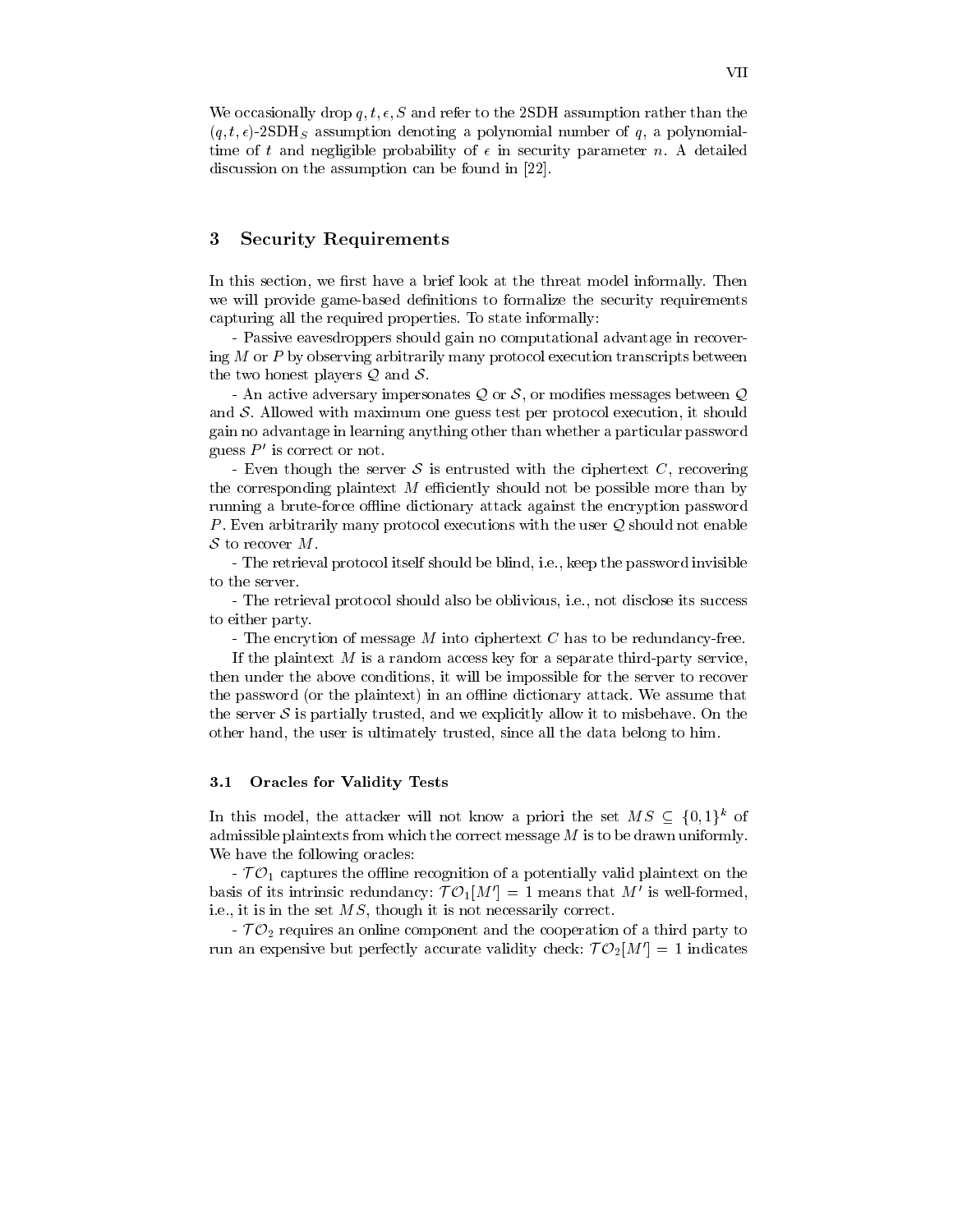that  $M'$  is usable in stead of the correct  $M$  with the third party, and thus typically that  $M'$  is the correct  $M$ .

-  $\mathcal{TO}_3$  captures the feature that being offline and given a valid C, runs an expensive validity check:  $\mathcal{TO}_3[M''] = 1$  indicates that any M'' is usable in stead of the correct M.  $TO_3$  makes sense when a third party colludes with the HCR server to recover the user's credential. This oracle is only available to the "Insider".

#### $3.2$ **Outsider Security**

We define the privacy model against outsider attacks. It is based on the following game, played between an adversary  $A$  and a challenger  $B$ . The challenger simulates all the parties in the HCR protocol. We consider  $Q$  and  $S$ , and exclude  $P$  from consideration as it communicates with  $S$  over a secure channel. The outsider adversary acts passively when it makes requests for transcripts of Retrieve protocol between  $Q$  and  $S$ .

Besides passive eavesdropping, the adversary can also actively impersonate Q to S, or S to Q, by interfering the concurrent but independent protocol executions. (It cannot corrupt or read the internal state of any of the actual players.) The following is the attack game analogous to the attack game in [7]:

## Game 1:

**- Initialization:**  $\beta$  privately simulates an execution of the *Store* protocol between P and S, for a random password  $P \in \{0,1\}^n$  and a random message  $M \in \{0,1\}^n$ .

The distribution of M is assumed to be uniform over some subset  $MS \subseteq$  $\{0,1\}^k$ , such that  $\forall m \in \{0,1\}^k$ :  $m \in MS \Leftrightarrow \mathcal{TO}_1[m] = 1$ . MS is thus the set of well-formed plaintexts, and is a parameter of the game but is not given to  $A$ . This is to force A to make accountable calls to the  $TO_1$ -oracle if it wants to test candidate messages for membership to  $MS$ .

- Eavesdropping queries:  $A$  can adaptively request to see the transcript of a random execution between Q and S, in which Q uses the correct password  $P' = P$ .

- Impersonation queries: A can adaptively send messages to S or to S; it immediately obtains the corresponding reply if any reply is due.

**- Offline validity tests:** A can make adaptive calls to the offline oracle  $TO_1$ on any string of its choice. The response indicates whether the string belongs in  $MS.$ 

- Online validity tests:  $A$  can make adaptive calls to the online oracle  $\mathcal{TO}_2$  on any string of its choice. The response indicates whether the string is the correct message  $M$ .

- Message guess:  $A$  eventually outputs one guess M for the value of M.

**- Adjudication:** The adversary wins if  $\tilde{M} = M$ .

**Definition 2.** The advantage of an adversary A in a  $(w, q, t_1, t_2)$ -outsider attack is defined as the probability that  $A$  wins the Game 1, when  $A$  makes a total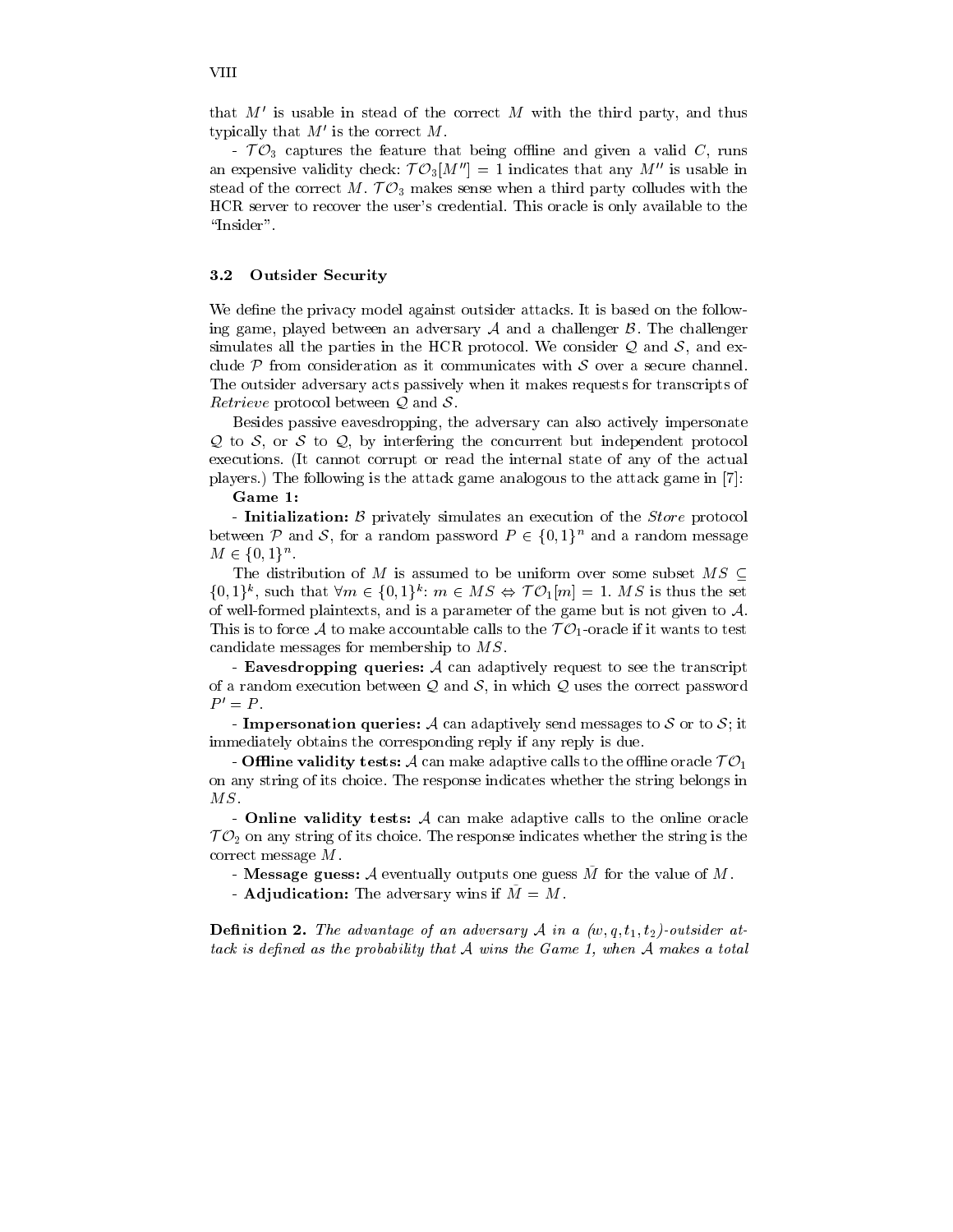of w passive eavesdropping queries, q active impersonation queries, and  $t_1$  and  $t_2$  calls to  $TO_1$  and  $TO_2$ , respectively.

#### $3.3$ **Insider Security**

The user (P or Q) is trusted, and the only possible insider attacker is S (or any entity that has managed to acquire C from  $S$ , and which is thus equivalent to S). This game is played between a malicious server  $A<sub>S</sub>$  and a challenger B.  $\beta$  simulates the trusted user  $\beta$  and  $\mathcal{Q}$ . As in the full protocol, the attack may have two phases. The first one contains a single execution of the Store protocol between P and  $A_s$ ; the second may be run by the adversary as many number of independent executions of Retrieve between Q and  $A<sub>S</sub>$  as it wants, and in which Q will use the correct password  $P' = P$ .  $A<sub>S</sub>$  wants to recover M. In our definition, the notion of insider security adds the fact to the original definition that the adversary tries to guess the valid  $(M, P)$  pair right after the *Store* phase by interacting with  $\mathcal{TO}_3$ .

The insider attack game proceeds as follows:

Game 2:

- Storage interaction:  $\beta$ , acting on behalf of  $\beta$ , picks a random password  $P \in \{0,1\}^n$  and a random message  $M \in MG \subseteq \{0,1\}^k$ , and engages in the Store protocol with the adversary  $A_S$ .

**- Offline recovery tests:**  $A<sub>S</sub>$  can make adaptive calls to the offline oracle  $TO<sub>3</sub>$  on stored ciphertext C and any string M'' of its choice. The response indicates whether the string is usable instead of the correct  $M$ .

- Retrieval interactions:  $\beta$ , acting on behalf of  $\mathcal{Q}$ , initiates the Retrieve protocol multiple times with the adversary  $A<sub>S</sub>$ , using the correct access password  $P' = P$ .

**- Offline validity tests:**  $A<sub>S</sub>$  can make adaptive calls to the offline oracle  $\mathcal{TO}_1$  on any string of its choice. The response indicates whether the string belongs in  $MS$ .

- Online validity tests:  $A<sub>S</sub>$  can make adaptive calls to the online oracle  $\mathcal{TO}_2$  on any string of its choice. The response indicates whether the string is the correct message  $M$ .

- Message guess:  $A_S$  eventually outputs one guess M for the value of M.

**- Adjudication:** The adversary wins if  $\tilde{M} = M$ .

**Definition 3.** The advantage of an adversary  $A_S$  in a  $(z, t_1, t_2, t_3)$ -insider attack is defined as the probability that  $A<sub>S</sub>$  wins the preceding game, after a total of z initiated instances of the Retrieve protocol, and a total of  $t_1$ ,  $t_2$ , and  $t_3$ oracle calls to  $TO_1$ ,  $TO_2$ , and  $TO_3$ , respectively.

Analogous definitions on the password recovery can also be stated in a similar game-based approach.

**Definition 4.** An HCR is fully secure if the advantages of A winning  $(w, q, t_1, t_2)$ . outsider attack game, and  $A<sub>S</sub>$  winning the  $(z, s, t<sub>1</sub>, t<sub>2</sub>)$ -insider attack game, respectively, are negligible.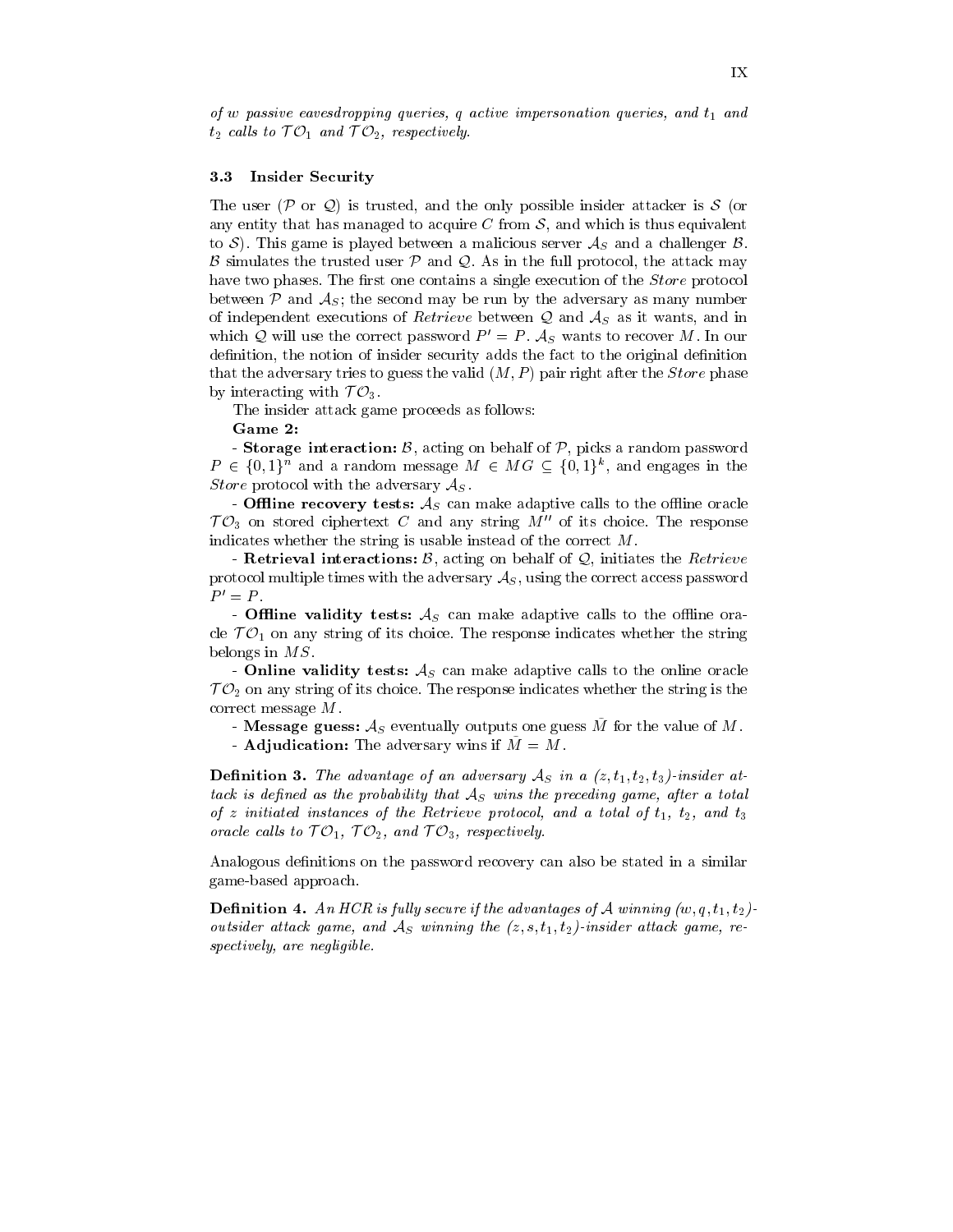#### $\overline{\mathbf{4}}$ The Proposed HCR Scheme

We have already referred to a generic transformation from blind signature protocols into HCR protocols without random oracles. We refer to two secure blind signature schemes that have been presented without random oracle model  $[8, 15]$ other than [21, 22]. However, the construction of [15] is based on a general twoparty protocol and is thus extremely inefficient. The solution of [8] is much more efficient than that of [15], but it is still much less efficient than the secure blind signature schemes in the random oracle model. To construct our HCR schme. we use the signature scheme of  $[21, 22]$  since this is almost as efficient as the most efficient blind signature schemes whose security has been analyzed heuristically or in the random oracle model. The blind signature scheme is also secure for polynomially many synchronized (or constant-depth concurrent) attacks, but not for general concurrent attacks. The [21, 22] blind signatures actually require a bilinear pairing for their implementation, but that is because the pairing is needed for signature verification. The blind signature strategy is mainly applied in the retrieval phase. The signing function alone is sufficient to construct an HCR protocol, therefore our construction will not need a pairing (however, the scheme remains compatible with pairing-friendly groups).

Moreover, the HCR server requires to store the ID of the user along with the user's other values in the *Store* phase. Having an explicit notion of user ID is very useful in practical implementation, so that the server knows whose  $C$  to use in the *Retrieve* protocol. There are a number of efficient database search algorithms in the literature  $[17, 19]$ . Many other searching algorithms can be found in [18]. We leave it to the designers to pick up the most efficient and convenient searching algorithm.

#### 4.1 **Protocol Construction**

Let  $(\mathbb{G}_1, \mathbb{G}_2)$  be bilinear groups as shown in Section 2.2. Here, we also assume that the password P to be blindly signed is an element in  $\mathbb{Z}_p^*$  (analogous to message m in [21]), but the domain can be extended to all of  $\{0,1\}^*$  by using a collision resistant hash function  $H: \{0,1\}^* \to \mathbb{Z}_p^*$ , as mentioned in [5]. We follow the constructions of  $[22]$  - the extended version of  $[21]$ .

**Key Generation:** Randomly select generators  $g_2, u_2, v_2 \in \mathbb{G}_2$  and set  $g_1 \leftarrow$  $\psi(g_2), u_1 \leftarrow \psi(u_2)$ , and  $v_1 \leftarrow \psi(v_2)$ . Randomly select  $x \in \mathbb{Z}_p^*$  and compute  $w_2 \leftarrow g_2^x \in \mathbb{G}_2$ . The public and secret keys are:

**Public key:**  $g_1, g_2, w_2, u_2, v_2$ Secret key:  $x$ 

Store:  $\langle \mathcal{P}[P, M], \mathcal{S}[\perp] \rangle \rightarrow \langle \perp, C \rangle$ where  $P \in \mathbb{Z}_p^*$  and M is in  $\mathbb{G}_1$ 

1. P picks a generator  $g_1$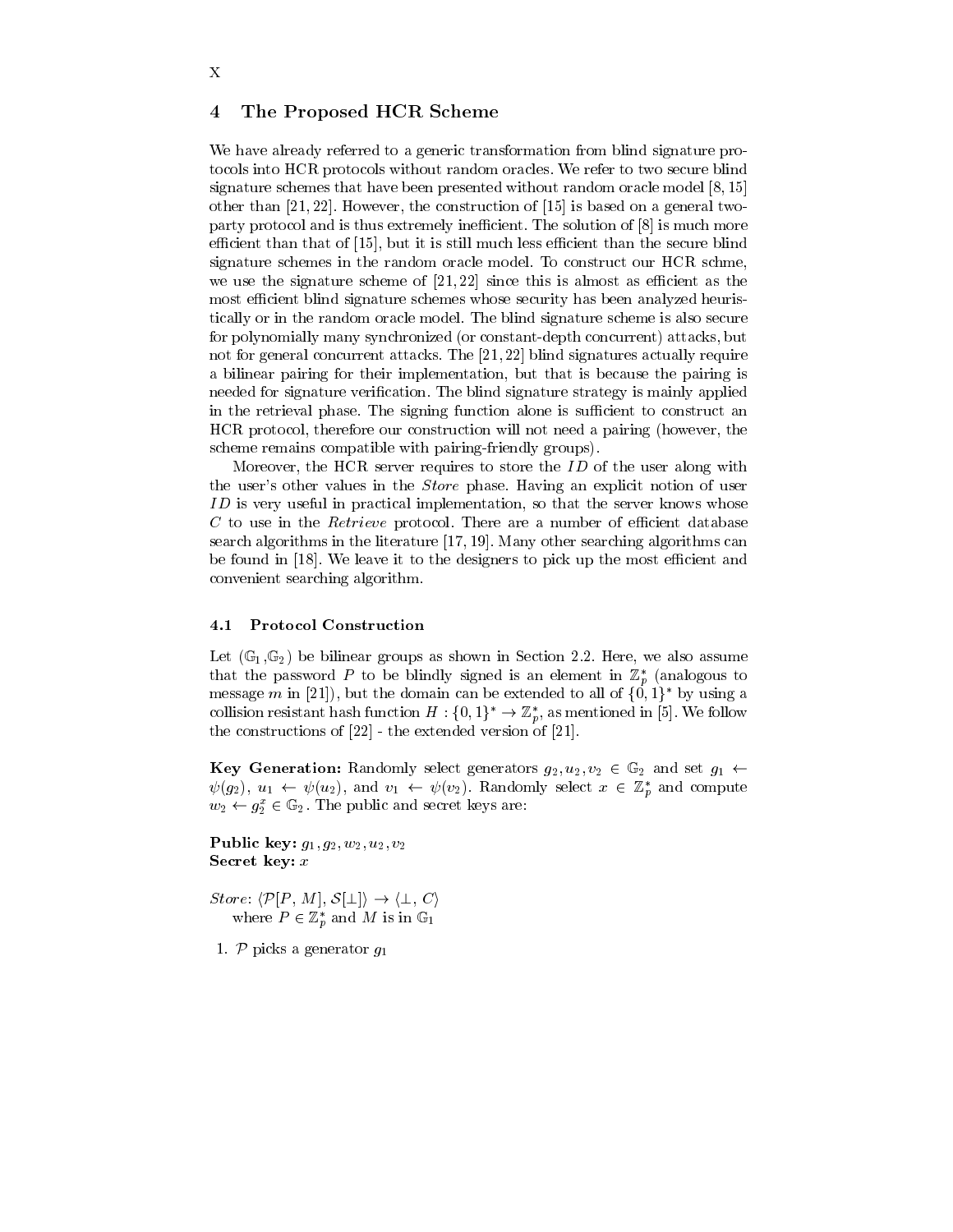2. P randomly picks  $t \in \mathbb{Z}_p^*$ , and computes

$$
\zeta \leftarrow (g_1^{Pt})^{1/s}
$$

3.  $P$  computes

$$
\gamma \leftarrow \zeta^{-1}M
$$

- 4.  $P$  chooses its id  $ID$
- 5. P sends x,  $\gamma$ , its id ID, and other public values to S
- 6. S stores x,  $\gamma$ , ID, and other public values of P in its database so that it knows whose  $\gamma$  and public values to use in the retrieve protocol.

*Retrieve:*  $\langle \mathcal{Q}[P'], \mathcal{S}[C'] \rangle \rightarrow \langle M', \perp \rangle$ where  $P' \in \mathbb{Z}_p^*$ 

- 1.  $Q$  sends the retrieval request along with its  $ID$  to  $S$ .
- 2. S searches in its database the requesting  $ID$ . If it finds an entry for the  $ID$ , then it sends  $Q$  the public values along with  $\gamma$ .
- 3.  $Q$  randomly selects  $s \in \mathbb{Z}_p^*$ , and computes

$$
X \leftarrow g_1^{P't} u_1^t v_1^{st}
$$

and sends the blinded request to  $S$ . In addition,  $Q$  proves to  $S$  that  $Q$  knows  $(P't \mod p, t, st \mod p)$  for X using the witness indistinguishable proof as follows:

(a) Q randomly selects  $a_1, a_2, a_3$  from  $\mathbb{Z}_p^*$ , computes

$$
W \leftarrow g_1^{a_1} u_1^{a_2} v_1^{a_3},
$$

and sends  $W$  to  $S$ .

- (b) S randomly selects  $\eta \in \mathbb{Z}_p^*$  and sends  $\eta$  to Q
- (c)  $Q$  computes

$$
b_1 \leftarrow a_1 + \eta P't \bmod p, b_2 \leftarrow a_2 + \eta t \bmod p, b_3 \leftarrow a_3 + \eta st \bmod p,
$$

and sends  $(b_1, b_2, b_3)$  to S.

(d)  $S$  checks whether the following equation holds or not:

$$
g_1^{b_1} u_1^{b_2} v_1^{b_3} = W X^{\eta}
$$

After checking the equation,  $S$  moves on to next steps.

4. S randomly selects  $r \in \mathbb{Z}_p^*$ . In the unlikely event that  $x + r = 0 \pmod{p}$ , S tries again with a different random r. S also randomly selects  $l \in \mathbb{Z}_p^*$ , computes

$$
Y \leftarrow (Xv_1^l)^{1/(x+r)}
$$

and sends  $(Y, r, l)$  to  $Q$ .

Here  $Y = (Xv_1^l)^{1/(x+r)} = (g_1^{P'}u_1^tv_1^{st+l})^{1/(x+r)} = (g_1^{P'}u_1v_1^{s+\frac{l}{t}})^{t/(x+r)}$ <br>5.  $Q$  randomly selects  $f, \lambda \in \mathbb{Z}_p^*$ , and computes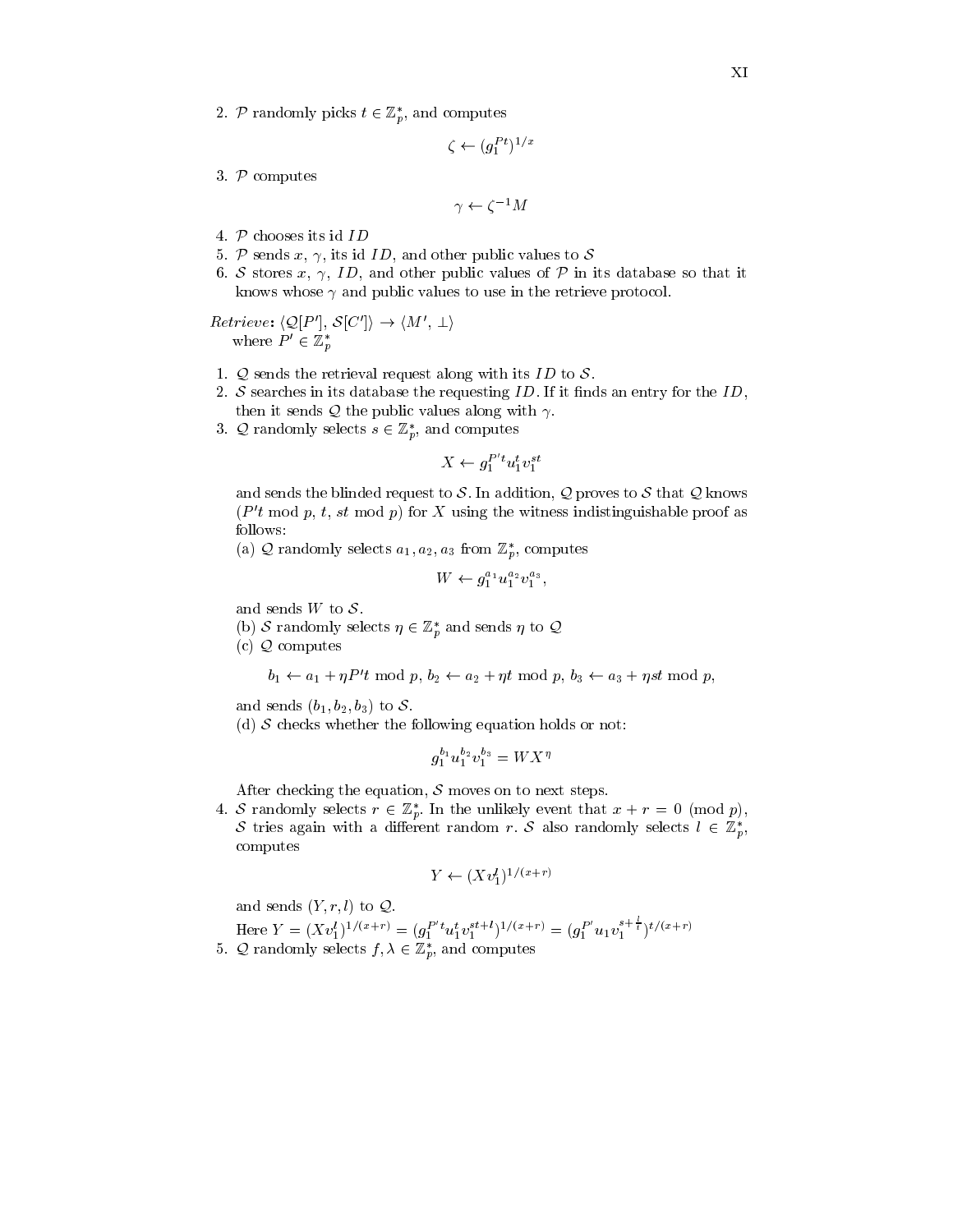$$
\tau = (ft)^{-1} \bmod p, \sigma \leftarrow Y^{\tau}, \alpha \leftarrow w_2^f g_2^{rf}, \beta \leftarrow s + \frac{l}{t} \bmod p
$$

Compute  $Test(\alpha) \leftarrow (U, V)$  as follows:

$$
U \leftarrow w_1^{1/f} g_1^{\lambda}, V \leftarrow w_2^{f\lambda + r} g_2^{fr\lambda}
$$

Here,  $\sigma = (g_1^{P'} u_1 v_1^{s + \frac{1}{t}})^{1/(f x + f r)} = (g_1^{P'} u_1 v_1^{\beta})^{1/(f x + f r)},$  and  $\alpha = w_2^f g_2^{f r} =$  $g_2^{f\,x+f\,r}$ . 6.  $(\sigma, \alpha, \beta, Test(\alpha))$  is the blind signature of P'.

Now, since  $Q$  has got all the secrets and public values, it unblinds and decrypts to retrieve the plaintext. Recall that  $\mathcal Q$  does not need to verify the validity of the signature, it needs to decrypt and recover the exact message.

In order to do so,  $Q$  does the following computations:

$$
\sigma^{\frac{1}{\tau}} = g_1^{P't} u_1^t v^{s+1} = (Xv_1)^{\frac{1}{x+\tau}}
$$

$$
\Rightarrow \sigma^{\frac{(x+r)}{\tau}} = Xv_1^l
$$

$$
\Rightarrow \sigma^{\frac{(x+r)}{\tau}} v_1^{-l} = g_1^{P't} u_1^t v_1^{st}
$$

$$
\Rightarrow \sigma^{\frac{(x+r)}{\tau}} v_1^{-l} u_1^{-t} v_1^{-st} = g_1^{P't}
$$

$$
\Rightarrow \sigma^{\frac{(x+r)}{\tau}} v_1^{-\frac{(l+s)}{x}} u_1^{-\frac{t}{x}} = (g_1^{P't})^{\frac{1}{x}} = \zeta'
$$

$$
M' \leftarrow \zeta' \gamma
$$

#### 4.2 **Security of the Proposed HCR**

The blinding in the *Retrieve* phase is perfectly blind and unforgeable because of the two following theorems from [22] provided that the 2SDH assumption holds in  $(\mathbb{G}_1, \mathbb{G}_2)$ :

### Theorem 1. The blind signature is perfectly blind.

**Theorem 2.** If the  $(q_S, t', \epsilon')$ -2SDH assumption holds in  $(\mathbb{G}_1, \mathbb{G}_2)$ , the blind signature is  $(q_S, t, \epsilon)$ -unforgeable against an L-interval synchronized run of adversaries, provided that

$$
\epsilon' \le \frac{1 - 1/(L+1)}{16} \cdot \epsilon \text{ and } t' \ge O\left(\frac{24 L \ln(L+1)}{\epsilon} \cdot t\right) + O\left(q_S T\right)
$$

The definition of  $L-interval$  synchronized run, and the proofs of the theorems can be found in [22].

Before going to provide the adversaries' (Insider and Outsider) success probability, we provide some notations. We have already stated that  $t_1$ ,  $t_2$  and  $t_3$ are the number of unique valid queries to  $TO_1$ ,  $TO_2$ , and  $TO_3$  respectively. We define  $n_1$ ,  $n_2$ ,  $n_3$  as the number of negative responses to those queries, so that  $n_1 \leq t_1$ ,  $n_2 \leq t_2$  (and  $n_2 \geq t_2 - 1$ ), and  $n_3 \leq t_3$ . It is also assumed that each query to  $\mathcal{TO}_1$  is always followed by an identical query to  $\mathcal{TO}_2$  such that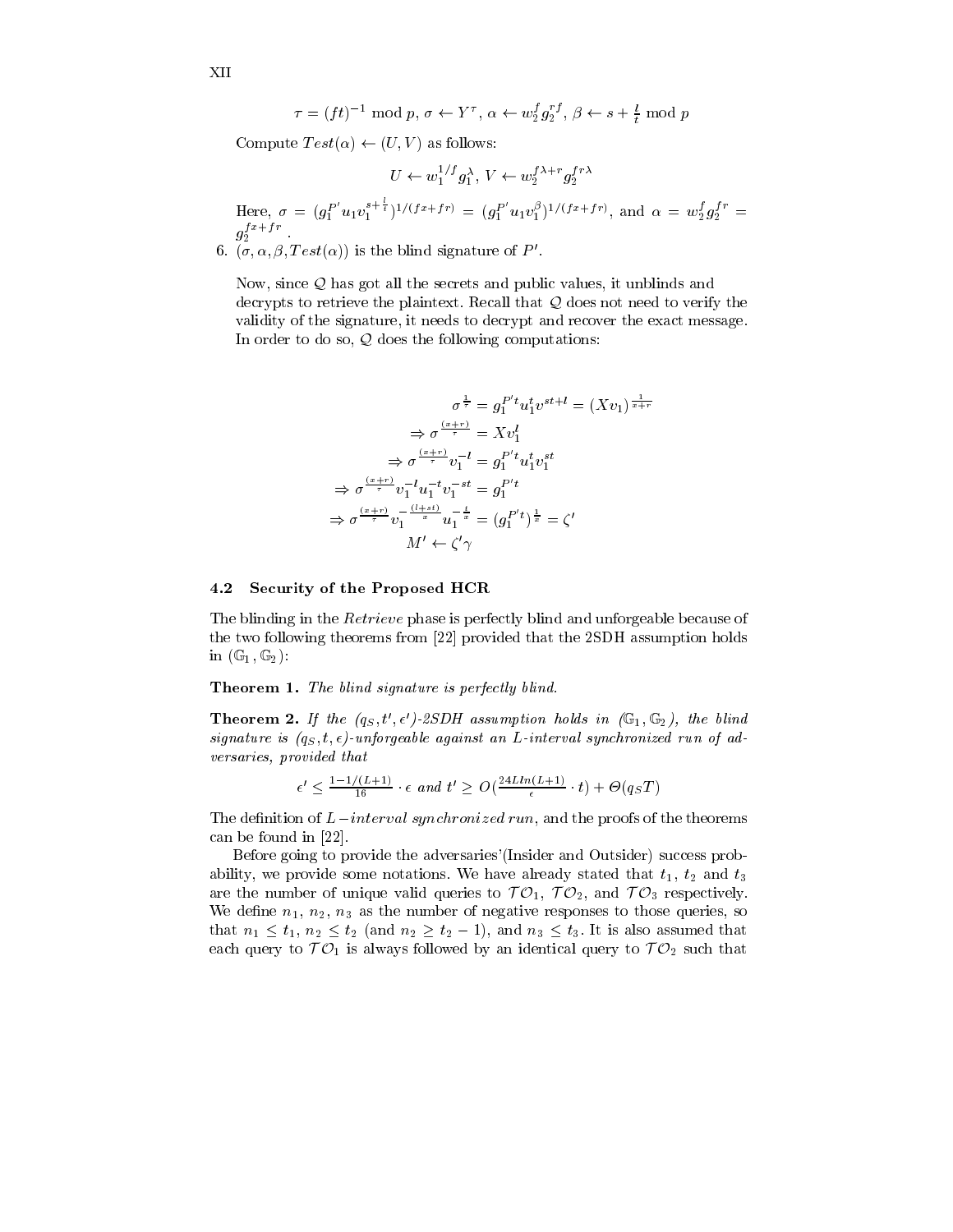if the query to  $TO_1$  returns negative answer, the query to  $TO_2$  is not made. Furthermore queries  $\mathcal{TO}_1$  then  $\mathcal{TO}_2$  are systematically made on the final guess M' output by A. As we have said earlier,  $TO_3$  is only available to the "Insider" attacker( $A_S$ ) only right after the *Store* phase.

**Proposition 1.** (Outsider Security:) In this setting, suppose that the 2SDH complexity assumption holds in  $(\mathcal{G}_1, \mathcal{G}_2)$ , for some chosen security parameter *n* for the class of all PPT algorithms running in time t. Then, no  $(w, q, t_1, t_2)$ outsider adversary A running in time t can recover the stored message M with a probability that exceeds the following bound:

$$
Pr[\mathcal{A}^{\mathcal{T}\mathcal{O}_1, \mathcal{T}\mathcal{O}_2} wins] \leq \tfrac{min\{q,t_2\}}{|D|-min\{q,n_1\}} + \tfrac{t_2}{2^k-n_1} + negl[n]
$$

**Proposition 2.** (Insider Security) In this setting, without random oracles and without any computational hardness assumption, every  $(z, t_1, t_2, t_3)$ -insider adversary  $A_S$  that recovers the stored message  $M \in MS$ , succeeds with probability at most:

$$
Pr[\mathcal{A}_{\mathcal{S}} \mathcal{T} \mathcal{O}_1, \mathcal{T} \mathcal{O}_2, \mathcal{T} \mathcal{O}_3 \, wins] \leq \tfrac{t_2}{|D| - n_1} + \tfrac{t_2}{2^k - n_1} + \tfrac{t_3}{2^{k-1} - n_3}
$$

The probability bound of recovering the user password  $P$  can be derived similarly without random oracle model.

Note that the parameters  $w$  and  $r$  are not included in the adversaries' success probability bounds. In the "Outsider" attack,  $w$  is the number of sessions being passively eavesdropped upon, which looks random to a computationally bounded adversary. Similarly,  $r$  is the number of sessions the "Insider" attacker conducts with the user, but we know that the server receives no feedback from the user in the protocol.

Also note that the "Insider" security includes the success probability of the attacker when it is completely offline, targeting to extract the valid message  $M$ by using its own  $M''$  from the stored ciphertext C. The attacker in this case is even stronger than that in [7], since it is allowed to make attempts being in purely offline state. The protocol provides unconditional security for the user password against insider attackers, even against dictionary attacks if furthermore the plaintext lacks redundancy, and this is arguably the most important consideration for password reusability.

**Theorem 3.** The proposed HCR is fully secure without random oracles as the advantages of A winning the  $(w, q, t_1, t_2)$ -outsider attack game, and  $A_s$  winning the  $(z, t_1, t_2, t_3)$ -insider attack games, respectively, are negligible.

**Reducing the Required Computation:** Step 5. in the Retrieve phase can be avoided to reduce the required computation, since we need to decrypt the received ciphertext instead of computing pairing. As for security, it is still based on discrete-log-type hardness assumption without random oracles.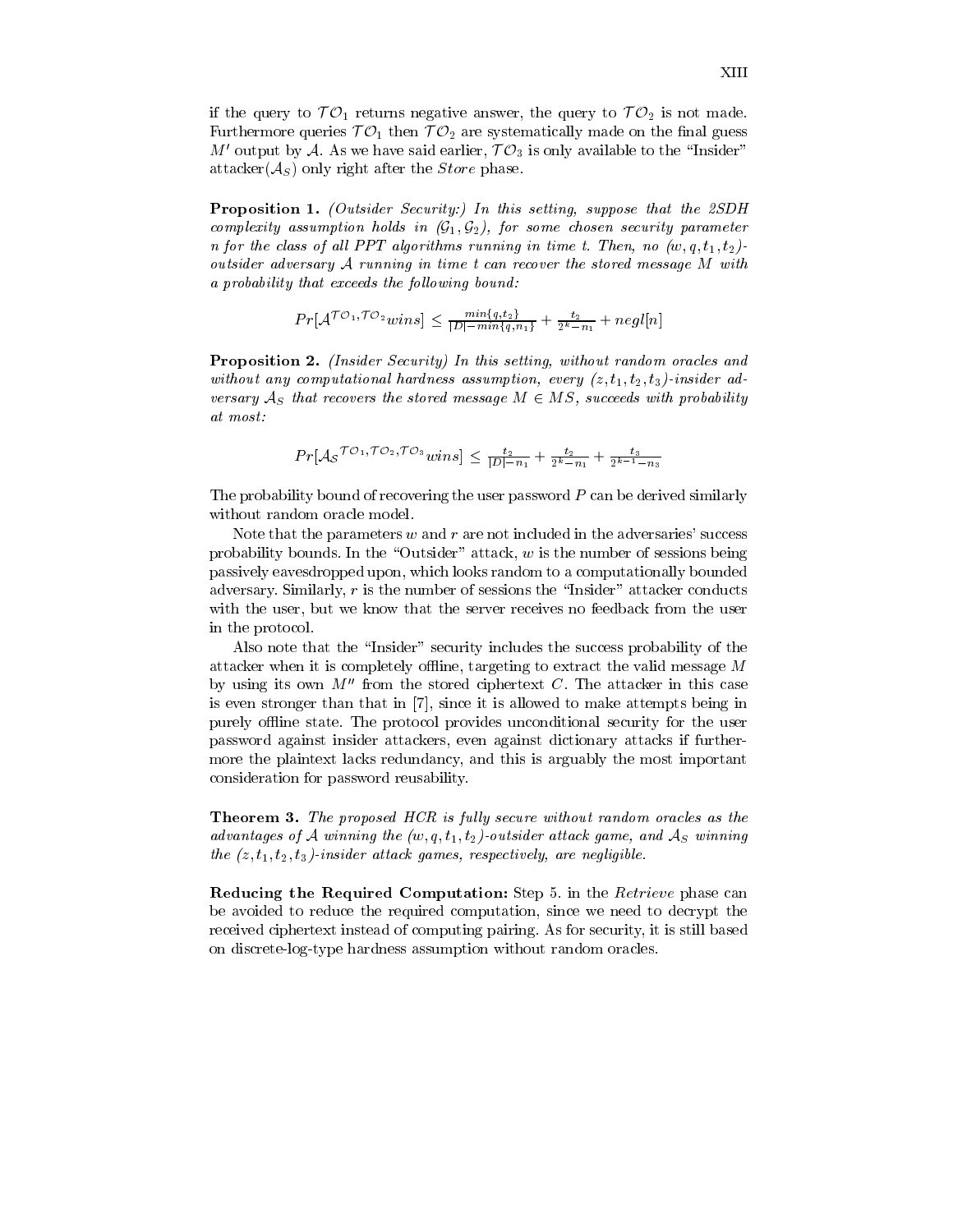#### Conclusion 5

In this paper, for the first time, we show the HCR construction without random oracles with enhanced properties. Our construction is based on Okamoto's blind signature scheme [22] with some modifications. Our construction does not use the signature verification steps of [22]. The security of credential and/or password against "Outsider attacker" is achieved based on 2SDH assumption. Although our 2SDH assumption is stronger than that of Boyen's HCR (GDH), it is still a reasonable assumption. For the "Insider attack" model, we provide the attacker (server) with more computational ability in trying to recover the message from the ciphertext that has been stored in the server by the user, being completely offline. This feature is particularly important to be addressed when the HCR server colludes with the third party service provider in order to retrieve the credential. We also enable the HCR server to identify a requesting user with its ID. Having an explicit notion of identity ID is useful in practice, so that the server knows whose stored ciphertext is to be used in the protocol. Still our protocol provides unconditional security for the user password against "Insider attackers". An HCR with refined security model under relaxed assumptions, and/or with different properties are interesting open problems.

## References

- 1. Baek J., Naini R.S. and Susilo W.: Public Key Encryption with Keyword Search Revisited. In The International Conference on Computational Science and Its Applications-ICCSA'08. pp. 1249-1259, 2008.
- 2. Bellovin S.M. and Merritt M.: Encrypted key exchange: Password-based protocols secure against dictionary attacks. In IEEE Symposium on Security and Privacy-SP'92. pp. 72-84, 1992.
- 3. Bellare M. and Micali S.: Non-interactive oblivious transfer and applications. In Advances in Cryptology- CRYPTO'89. pp. 547-557, 1989.
- 4. Boldyreva A.: Threshold signatures, multisignatures and blind signatures based on the gap-Diffie-Hellman-group signature scheme. In Public Key Cryptography-PKC'03. pp. 31-46, 2003.
- 5. Boneh D. and Boyen X.: Short Signatures Without Random Oracles. In Advances in Cryptology-EUROCRYPT'04. pp. 56-73, 2004.
- 6. Boneh D., Crescenzo G.D., Ostrovsky R. and Persiano G.: Public key encryption with keyword search. In Advances in Cryptology- EUROCRYPT'04. pp. 506-522, 2004.
- 7. Boyen X.: Hidden Credential Retrieval from a Reusable Password. In the Proceedings of the 4th International Symposium on ACM Symposium on Information, Computer and Communications Security-ASIACCS'09. pp. 228-238, 2009.
- 8. Camenisch J., Koprowski M. and Warinschi B.: Efficient Blind Signatures without Random Oracles. In the Fourth Conference on Security in Communication Networks- SCN'04. pp. 134-148, 2004.
- 9. Canetti R., Feige U., Goldreich O. and Naor M.: Adaptively Secure Multi-Party Computation. In the Proceedings of the 28th Annual ACM Symposium on Theory of Computing, STOC'96. pp. 639-648, 1996.